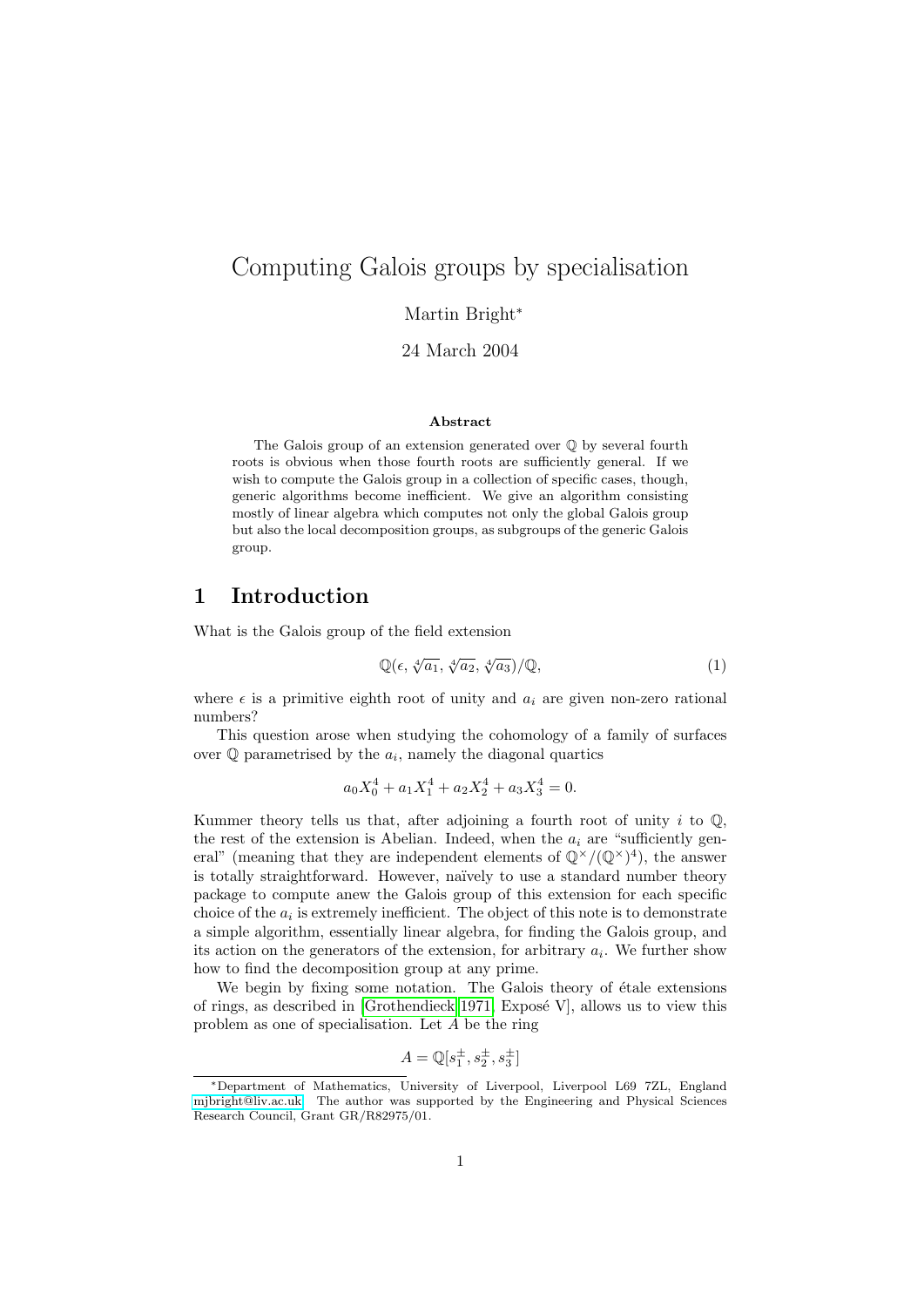generated over  $\mathbb Q$  by three transcendental elements  $s_1, s_2, s_3$  and their inverses. Let  $U = \text{Spec } A$ ; then U is the subset of three-dimensional affine space defined by  $s_1s_2s_3 \neq 0$ . The Q-valued points of U will correspond to triples  $(a_1, a_2, a_3)$ of parameters in  $(1)$ . Let B be the ring

$$
B = \mathbb{Q}(\epsilon)[t_1^{\pm}, t_2^{\pm}, t_3^{\pm}]
$$

and let  $V = \text{Spec } B$ . Define the map  $\pi : V \to U$  by  $t_i = s_i^4$ . Then  $\pi$  is étale. The automorphism group G of  $\pi$  is the same as that of the field extension  $\mathbb{Q}(V)/\mathbb{Q}(U)$ , which by Kummer theory is of order 256, generated by five elements as follows:

$$
\sigma_1: t_1 \mapsto it_1
$$
  
\n
$$
\sigma_2: t_2 \mapsto it_2
$$
  
\n
$$
\sigma_3: t_3 \mapsto it_3
$$
  
\n
$$
\sigma_4: \sqrt{2} \mapsto -\sqrt{2}
$$
  
\n
$$
\tau: i \mapsto -i
$$
\n(2)

where each generator fixes those of  $\{t_1, t_2, t_3,$ √  $\{2, i\}$  not mentioned. The multiplication in G is as follows: all the  $\sigma_i$  commute with each other, and  $\tau \sigma_i = \sigma_i^{-1} \tau$ .

Let  $a = (a_1, a_2, a_3)$  be a Q-valued point of U. Then  $\pi^{-1}a$  consists of finitely many points of  $V$ , which are permuted by the action of  $G$ ; let  $b$  be one such point. The *decomposition group*  $G_b$  is by definition the stabiliser of b in  $G$ ; it is isomorphic in an obvious way to  $Gal(k(b)/k(a))$ , which is the Galois group of the extension  $(1)$ . A different choice of b gives a conjugate decomposition group; this corresponds to a different choice of the various roots in the field extension. The problem is now, given a, to find  $G_b$ .

Let X be the following subgroup of  $B^{\times}$ :

$$
X = \langle (1+i), \sqrt{2}, t_1, t_2, t_3 \rangle.
$$

We write Y for  $X/(X \cap A^{\times})$ , an Abelian group of order 512. Let  $\mu_4$  denote the group of fourth roots of unity in  $\overline{Q}$ . The action of G on X gives us a map

$$
\phi: G \to \text{Hom}(Y, \mu_4), \qquad g \mapsto (x \mapsto gx/x).
$$

Note that  $\phi$  is not a homomorphism, but rather a crossed homomorphism. Now let  $\beta : B \to \overline{Q}$  denote the evaluation map of the point b; then  $\beta$  induces maps  $Y \to \bar{Q}^{\times}/\mathbb{Q}^{\times}$  and hence

$$
\beta^* : \mathrm{Hom}(\overline{\mathbb{Q}}^{\times}/\mathbb{Q}^{\times}, \mu_4) \to \mathrm{Hom}(Y, \mu_4).
$$

<span id="page-1-0"></span>**Proposition 1.** The decomposition group  $G_b$  is described as

$$
G_b = \phi^{-1}(\operatorname{im} \beta^*).
$$

## 2 Proof of Proposition [1](#page-1-0)

The following is easily checked:

<span id="page-1-1"></span>**Lemma 2.** The map  $\phi$  is injective, and its image consists of those elements of Hom(Y,  $\mu_4$ ) which take  $(1+i)$  to either 1 or  $-i$ .  $\Box$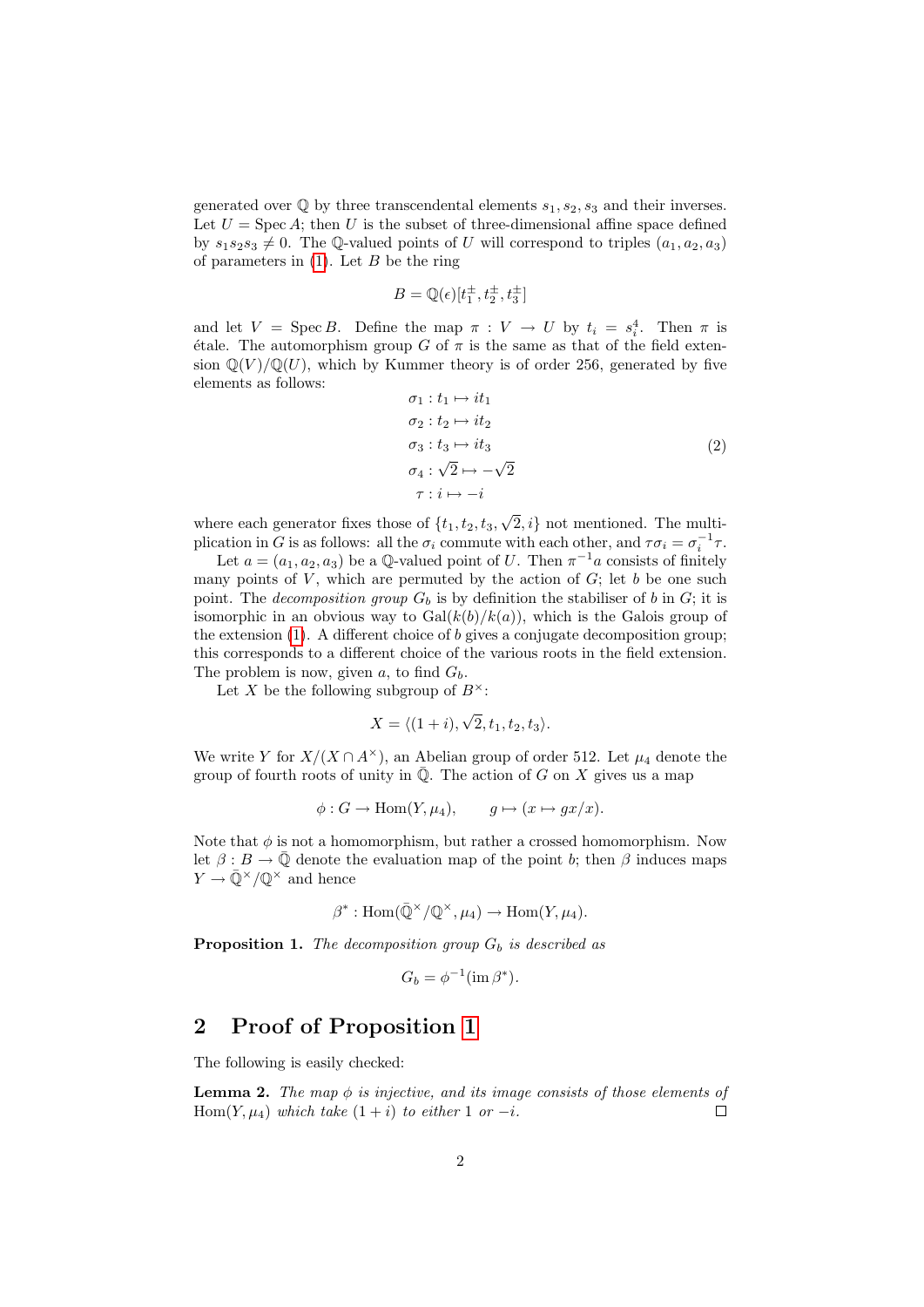**Lemma 3.** Let H be any subgroup of G. Then  $B<sup>H</sup>$  is generated as an A-module  $b\psi X^H = X \cap B^H$ .

*Proof.* As an  $A[G]$ -module, B splits as a direct sum of 128 submodules, each of the form

$$
B_x = Ax + Aix
$$

for some  $x = t_1^{n_1} t_2^{n_2} t_3^{n_3}$ √  $\overline{2}^{n_4}$ . The *G*-action on  $B_x$  factors through a subgroup of the dihedral group of order 8 generated by  $x \mapsto ix$  and  $i \mapsto -i$ . It is easily checked that the fixed space of each subgroup of this dihedral group is one of

$$
\{0\}, \quad B_x, \quad Ax, \quad Aix, \quad A(1+i)x, \quad A(1-i)x
$$

all of which are generated by elements in  $X$ .

**Lemma 4.** Let a be a point of U, b a point of V lying above a, and  $\beta : B \to \overline{\mathbb{Q}}$ the homomorphism corresponding to b. Then

$$
G_b = \operatorname{Stab}_G(X \cap \beta^{-1}(\mathbb{Q})).
$$

Here  $\text{Stab}_G(S)$  means the set of elements of G fixing pointwise the set S.

*Proof.* By Galois theory,  $B^{G_b}$  is the largest subring of B on which  $\beta$  restricts to a Q-valued point; in other words,

$$
B^{G_b} = \beta^{-1}(\mathbb{Q}).
$$

Furthermore,  $G_b$  is precisely the stabiliser of  $B^{G_b}$ . But by Lemma [3,](#page-1-1)  $B^{G_b}$  is generated as an A-module by

$$
X^{G_b} = X \cap \beta^{-1}(\mathbb{Q})
$$

and so the stabilisers are the same.

of Proposition [1.](#page-1-0) The stabiliser of  $X \cap \beta^{-1}(\mathbb{Q})$  consists of those  $g \in G$  such that  $gx/x = 1$  for all x in that set; in other words,

$$
G_b = \phi^{-1} \ker(\text{Hom}(Y, \mu_4) \to \text{Hom}(\ker(Y \xrightarrow{\beta} \bar{\mathbb{Q}}^{\times}/\mathbb{Q}^{\times}), \mu_4)).
$$

But Hom is left exact, so the sequence

Hom(
$$
\bar{\mathbb{Q}}^{\times}/\mathbb{Q}^{\times}, \mu_4
$$
)  $\stackrel{\beta^*}{\longrightarrow}$  Hom $(Y, \mu_4)$   $\longrightarrow$  Hom(ker $(Y \stackrel{\beta}{\longrightarrow} \bar{\mathbb{Q}}^{\times}/\mathbb{Q}^{\times}), \mu_4$ ))  $\longrightarrow$  0  
exact, giving the result.

is exact, giving the result.

# 3 Implementation

Proposition [1](#page-1-0) is very easy to apply in practice. We assume that the  $a_i$  are sufficiently small that they may easily be factorised. We may replace  $\bar{\mathbb{Q}}^{\times}/\mathbb{Q}^{\times}$ by a finite subgroup, in which  $\beta(Y)$  is contained.

If k is a global field and S a finite set of primes of k including all of the infinite primes, let  $k<sub>S</sub>$  denote the group of S-units of k.

 $\Box$ 

 $\Box$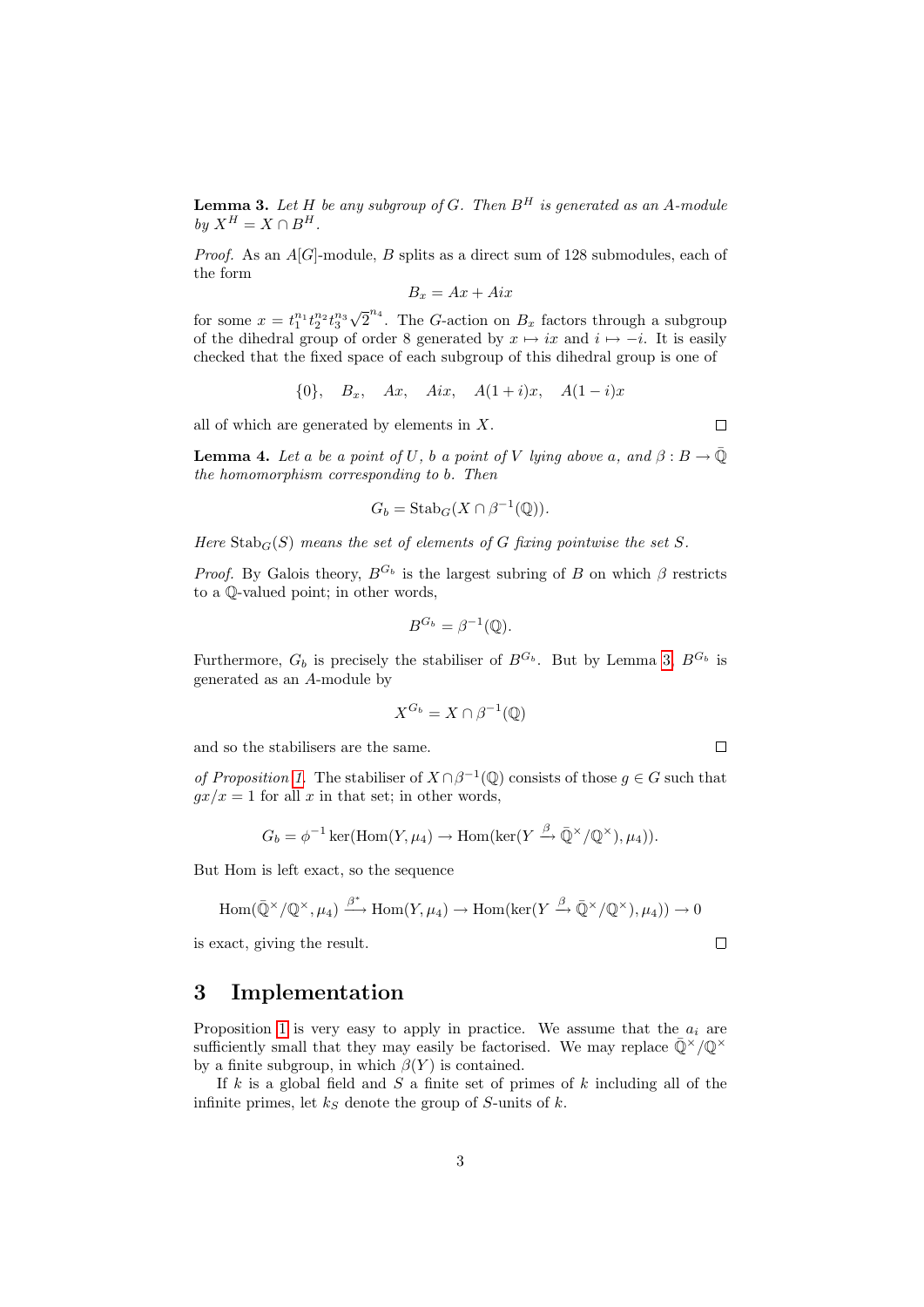**Definition 5.** For any field  $k$ , define

$$
\sqrt[4]{k} := \{ x \in \bar{k}^\times \mid x^4 \in k \}.
$$

If  $k$  is a global field and  $S$  a finite set of primes in  $k$ , define

$$
\sqrt[4]{k_S} := \{ x \in \bar{k}^\times \mid x^4 \in k_S \}.
$$

It is clear that the image of  $\beta: Y \to \bar{Q}^{\times}/\mathbb{Q}^{\times}$  lies in  $\sqrt[4]{\mathbb{Q}_S/\mathbb{Q}_S}$ , where S is the set of primes dividing the  $a_i$  together with 2 and  $\infty$ .

set of primes dividing the  $a_i$  together with<br>The structure of  $\sqrt[k]{k}/k^{\times}$  is straightforward:

<span id="page-3-0"></span>**Lemma 6.** Let  $k$  be a field.

- If k contains a primitive fourth root of unity, then  $\sqrt[4]{k}/k^{\times}$  is isomorphic to  $k^{\times}/(k^{\times})^4$ .
- If  $k$  does not contain a primitive fourth root of unity, then there is an exact sequence

$$
0 \to \mu_4/\mu_2 \to \sqrt[4]{k}/k^\times \to k^\times/(k^\times)^4 \to 0.
$$

If k is a global field and S a finite set of primes of k including all the infinite primes, then the statements hold if we replace  $k^{\times}$  by  $k_S$ .

Proof. The sequence

$$
0 \to \mu_4 \to \sqrt[4]{k} \xrightarrow{x \mapsto x^4} k^{\times} \to 0
$$

is exact, by definition of  $\sqrt[4]{k}$ . Taking the tensor product with  $\mathbb{Z}/4\mathbb{Z}$  gives a (not very) long exact sequence:

$$
0 \to k^{\times}[4] \to \mu_4 \to \sqrt[4]{k}/k^{\times} \to k^{\times}/(k^{\times})^4 \to 0
$$

which proves both cases. Replacing  $k^{\times}$  by  $k_S$  changes nothing.

 $\Box$ 

#### 3.1 Computing the global Galois group

The algorithm for computing the Galois group of the extension [\(1\)](#page-0-0) is now as follows.

- 1. Factorise the  $a_i$  and let S be the set of primes dividing any of them, together with 2 and  $\infty$ .
- 2. Construct the finite Abelian groups Y and  $\sqrt[4]{\mathbb{Q}_S/\mathbb{Q}_S}$ , together with the Construct the link Abendin groups  $T$  and  $\sqrt{\mathcal{L}_S/\mathcal{L}_S}$ , together with the map  $\beta$  between them defined by  $t_i \mapsto \sqrt[4]{a_i}$  (with some arbitrary choice of fourth roots).
- 3. Apply the functor  $Hom(\cdot, \mu_4)$  to get

$$
\mathrm{Hom}(\sqrt[4]{\mathbb{Q}_S}/\mathbb{Q}_S,\mu_4)\xrightarrow{\beta^*}\mathrm{Hom}(Y,\mu_4).
$$

4. Compute (generators for) the image of  $\beta^*$ .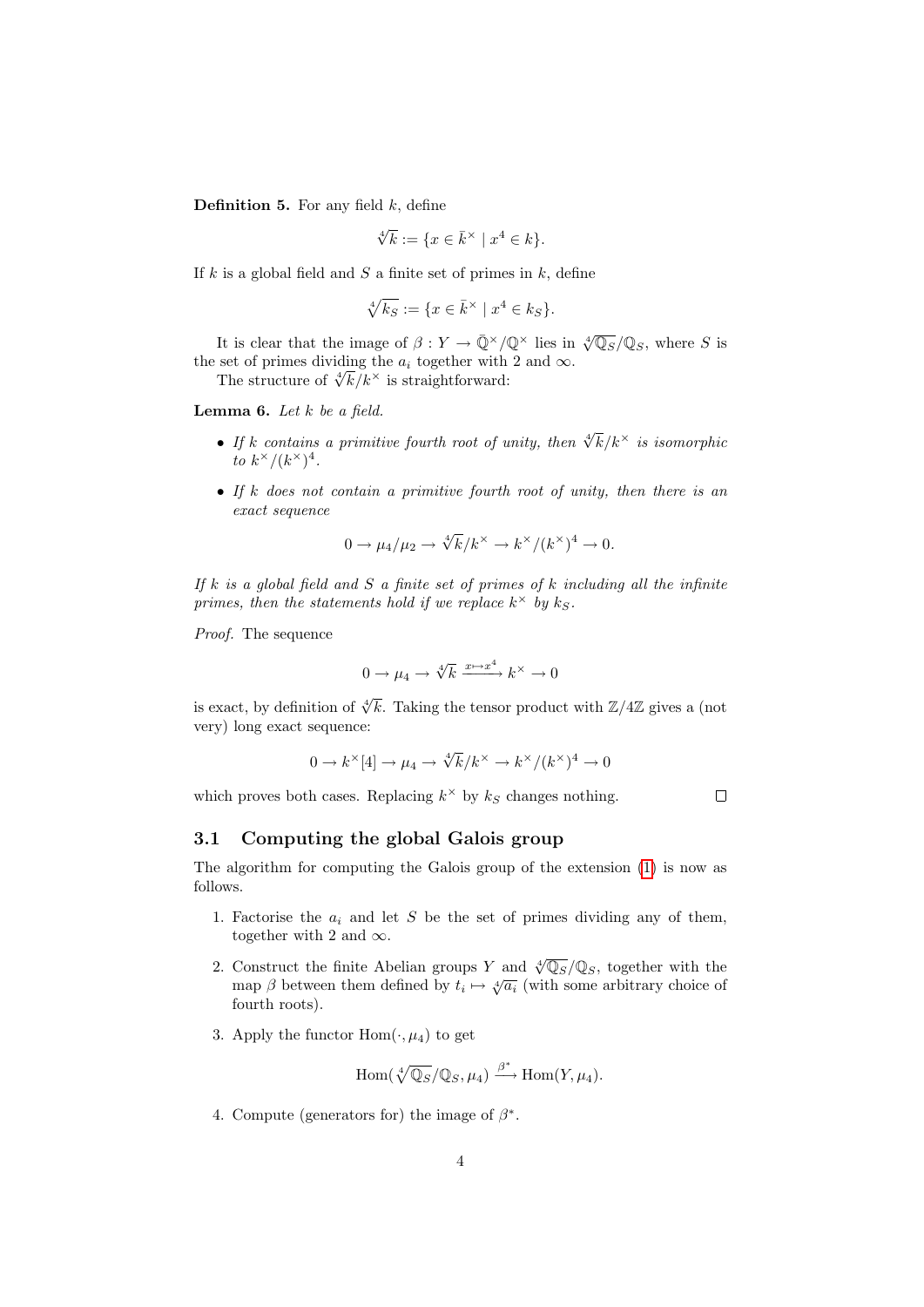5. Compute generators for  $\phi^{-1}(\text{im }\beta^*)$ .

All these steps are easily accomplished using a computer algebra system such as Magma [\[Bosma et al. 1997\]](#page-5-1). An implementation is available on the author's web site [\[Bright 2003\]](#page-5-2).

The final step merits some explanation. It is clear how to write down a left inverse for  $\phi$  and hence compute the inverse image of any element. As  $\phi$  is not a homomorphism, it is not immediately clear how to compute the inverse image of a subgroup. But  $G$  is quite close to being Abelian, in that it has an Abelian subgroup G' of index 2, generated by the  $\sigma_i$ . On G',  $\phi$  restricts to a homomorphism. The image  $\phi(G')$  consists of those elements of  $\text{Hom}(Y, \mu_4)$ whose kernel contains  $(1 + i)$ .

<span id="page-4-0"></span>**Lemma 7.** Let H be a subgroup of Hom $(Y, \mu_4)$ . A set of generators for  $\phi^{-1}$  H is given by

- the inverse images of a set of generators for  $H \cap \phi(G')$ , together with
- the inverse image of any element h of H such that  $h(1 + i) = -i$ , if such an element exists.

*Proof.* Since G' is of index 2, any subgroup I of G is generated by  $I \cap G'$  together with any one element of  $I$  not contained in  $G'$ . Г

If there is an element h in H with  $h(1+i) = -i$ , then either such an element or its inverse must occur in any set of generators of  $H$ . We can thus compute  $\phi^{-1}H$  easily from a set of generators for H.

#### 3.2 Computing local Galois groups

The algorithm may be extended to compute the decomposition group of the extension  $(1)$  at a prime p, as a subgroup of the global Galois group. Note that some care needs to be taken to use the same choice of fourth roots as when computing the global Galois group. We simply replace  $\beta$  by the composite map

$$
Y \xrightarrow{\beta} \sqrt[4]{\mathbb{Q}_S}/\mathbb{Q}_S \to \sqrt[4]{\mathbb{Q}_p}/\mathbb{Q}_p^{\times}.
$$

Here the last group is again finite and can be computed by Magma using Lemma [6](#page-3-0) (see [Bright](#page-5-2) [\[2003\]](#page-5-2)).

## 4 Example

As an example, we will compute the Galois group over Q of

$$
K=\mathbb{Q}(\epsilon, \sqrt[4]{-4}, \sqrt[4]{3}, \sqrt[4]{24})
$$

together with its action on K.

The group  $Y$  is generated by the five elements

$$
(1+i), \sqrt{2}, t_1, t_2, t_3
$$

and an element of  $Hom(Y, \mu_4)$  will be written as a row vector containing the images of these generators, for example  $(1, 1, i, -1, i)$ .